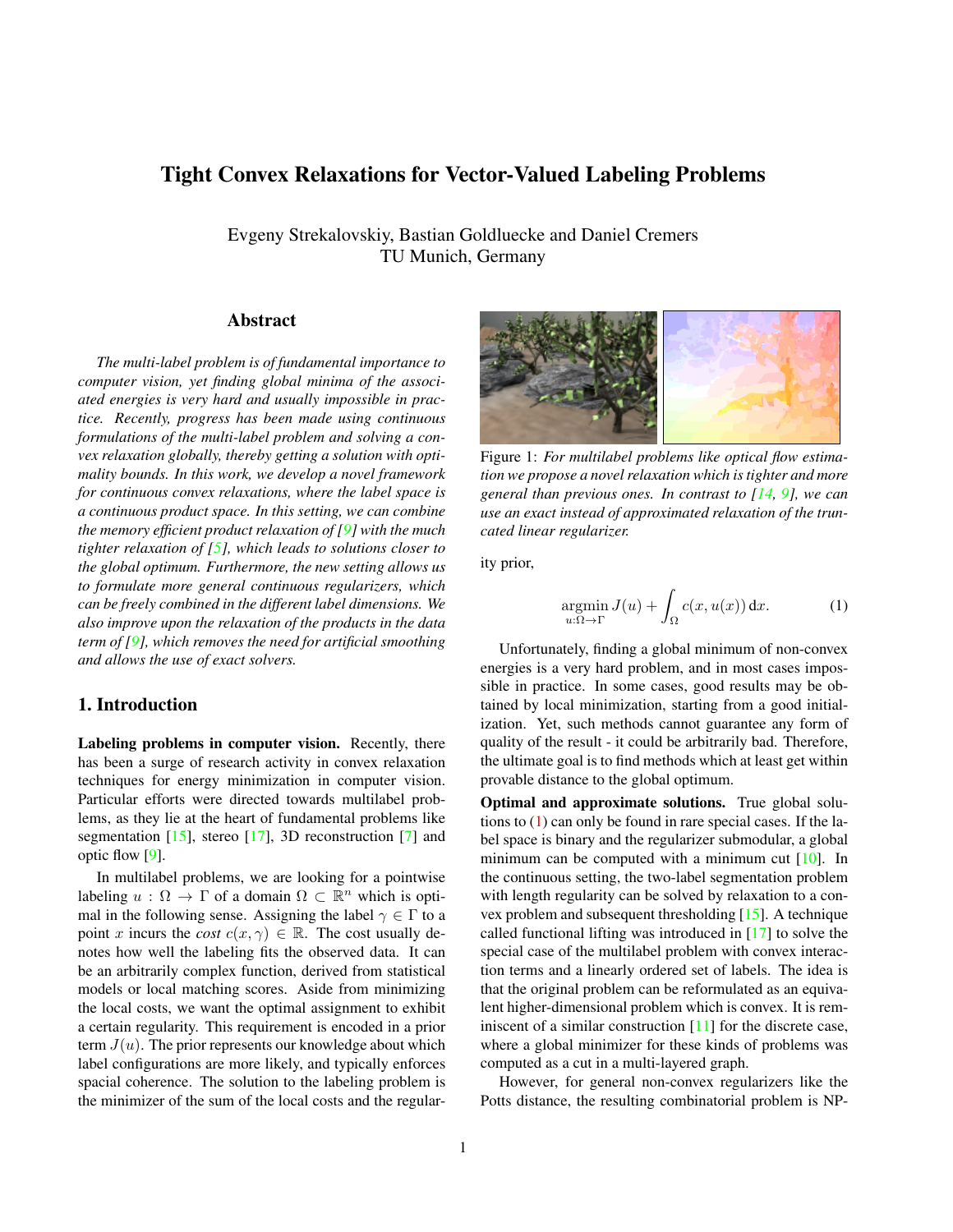<span id="page-1-3"></span>hard [\[3\]](#page-7-8). In the discrete setting, one can approximate a solution for example by solving a sequence of binary problems ( $\alpha$ -expansions) [\[3\]](#page-7-8), linear programming relaxations [\[18\]](#page-7-9), or quadratic pseudo-boolean optimization [\[13\]](#page-7-10). The problem of large label spaces is also tackled in [\[8\]](#page-7-11), where the authors compute optical flow from an MRF labeling problem using a lower dimensional parametric description for the displacements. In this paper, we work in the fully continuous setting, avoiding typical problems of graph-based discretization like metrication errors [\[12\]](#page-7-12).

Continuous convex relaxations. Continuous approaches deal with the multi-label problem by *convex relaxation*. The original non-convex energy is replaced with a convex lower bound, which can be minimized globally. We automatically get a bound on the solution and know how far we are from the global optimum. How good the bound is depends on the *tightness* of the relaxation, i.e. how close the new energy is to the old one. While it sometimes can be possible to even achieve global optimality using this class of methods  $[15, 17]$  $[15, 17]$  $[15, 17]$ , there is no relaxation known which leads to globally optimal solutions of the general problem. Relaxations of different tightness have been proposed in [\[14,](#page-7-5) [5,](#page-7-1) [19\]](#page-7-13). They all have in common that they are very memory intensive if the number of labels becomes larger, which makes it impossible to use them for scenarios with thousands of labels, like for example optic flow.

Contributions. In [\[9\]](#page-7-0), the authors reduced memory requirements and made it possible to deal with a very large number of labels, as long as the space of labels carries a product structure. We improve upon their construction in two significant ways. First, their regularizer is based on the relaxation in [\[14\]](#page-7-5) for multilabel problems with a discrete set of labels, which is known to be less tight than the relaxation introduced in [\[5\]](#page-7-1) for continuous label spaces. Second, their relaxation of the data term is suboptimal in that it introduces unwanted trivial solutions when relaxing from binary to continuous labels, which have to be avoided by an additional smoothing degrading the quality of solutions.

Our contribution is to propose a general framework for convex relaxations of multilabel problems, which is based on a *continuous, multi-dimensional label space*. Regarding the regularization, we are then able to combine the advantages of the efficient multi-dimensional relaxation of [\[9\]](#page-7-0) with the tight relaxation of  $[5]$ . We show that previous relaxations appear as special cases of our framework. In addition, we can formulate more general regularizers on multi-dimensional label spaces and thus solve a more general class of problems efficiently. Furthermore, we propose a *novel convex relaxation of the data term* which is a substantial improvement to [\[9\]](#page-7-0). It is not only much tighter, but also avoids the need for an additional approximation as in [\[9\]](#page-7-0). Overall, the new framework yields solutions which are provably closer to the global optimum.

#### <span id="page-1-2"></span>2. Multidimensional Labeling Problems

In this work, we propose the setting of a continuous, multi-dimensional label space. In this way, we are able to combine the advantages of the efficient multi-dimensional relaxation of [\[9\]](#page-7-0) with the tight relaxation of [\[5\]](#page-7-1).

Let the space of labels be denoted by  $\Gamma$ . We assume that it has the structure of a continuous product space,

$$
\Gamma = \Lambda_1 \times \ldots \times \Lambda_d,
$$

where the factors  $\Lambda_k$  are intervals in R. We are looking for an optimal labeling  $u : \Omega \to \Gamma$  of the domain  $\Omega \subset \mathbb{R}^n$ . The motivation for writing the space of labels as a product has been detailed in [\[9\]](#page-7-0). In particular, the memory requirements are reduced by orders of magnitude, which makes the method applicable to problems with a very large number of labels.

**Regularizer.** We write the components of  $u$  as  $(u^1, \ldots, u^d)$ , and consider a general separable regularizer

<span id="page-1-0"></span>
$$
J(u) = \sum_{k=1}^{d} J_k(u^k).
$$
 (2)

This way, each  $J_k$  acts on the components of u independently.

In order to define the regularizer, we require some tech-nical preliminaries. Recall [\[2\]](#page-7-14) that for functions  $u^k$  in the space  $\mathcal{SBV}(\Omega)$  of special functions of bounded variation, the distributional derivative  $Du^k$  of  $u^k$  can be decomposed as

$$
Du^k = \nabla u^k \, dx + ((u^k)^+ - (u^k)^-) \nu_{u^k} \, dH^{n-1} \mathop{\llcorner} S_{u^k}
$$

into a differentiable part and a jump part, see Figure [2.](#page-2-0) Here,  $S_{u^k}$  is the  $(n-1)$ -dimensional jump set of  $u^k$  where the values jump from  $(u^k)^-$  to  $(u^k)^+$ ,  $\nu_{u^k}$  is the normal to  $S_{u^k}$  from the  $(u^k)^-$  to the  $(u^k)^+$  side, and  $\nabla u^k$  is the approximate gradient of  $u^k$ .  $\mathcal{H}^{n-1} \subset S_{u^k}$  denotes the  $(n-1)$ dimensional Hausdorff measure restricted to the set  $S_{u^k}$ . We refer to  $\lceil 2 \rceil$  for a comprehensive introduction to functions of bounded variation.

After these preliminary remarks, we are now in a position to define the requirements of a regularizer for the labeling functions  $u_k$ .

Definition. In our framework, we consider regularizers for problem  $(1)$  of the form  $(2)$ , with

<span id="page-1-1"></span>
$$
J_k(u^k) = \int_{\Omega \setminus S_{u^k}} h_k(x, u^k(x), \nabla u^k(x)) + \int_{S_{u^k}} d_k(s, (u^k)^-(s), (u^k)^+(s)), \quad (3)
$$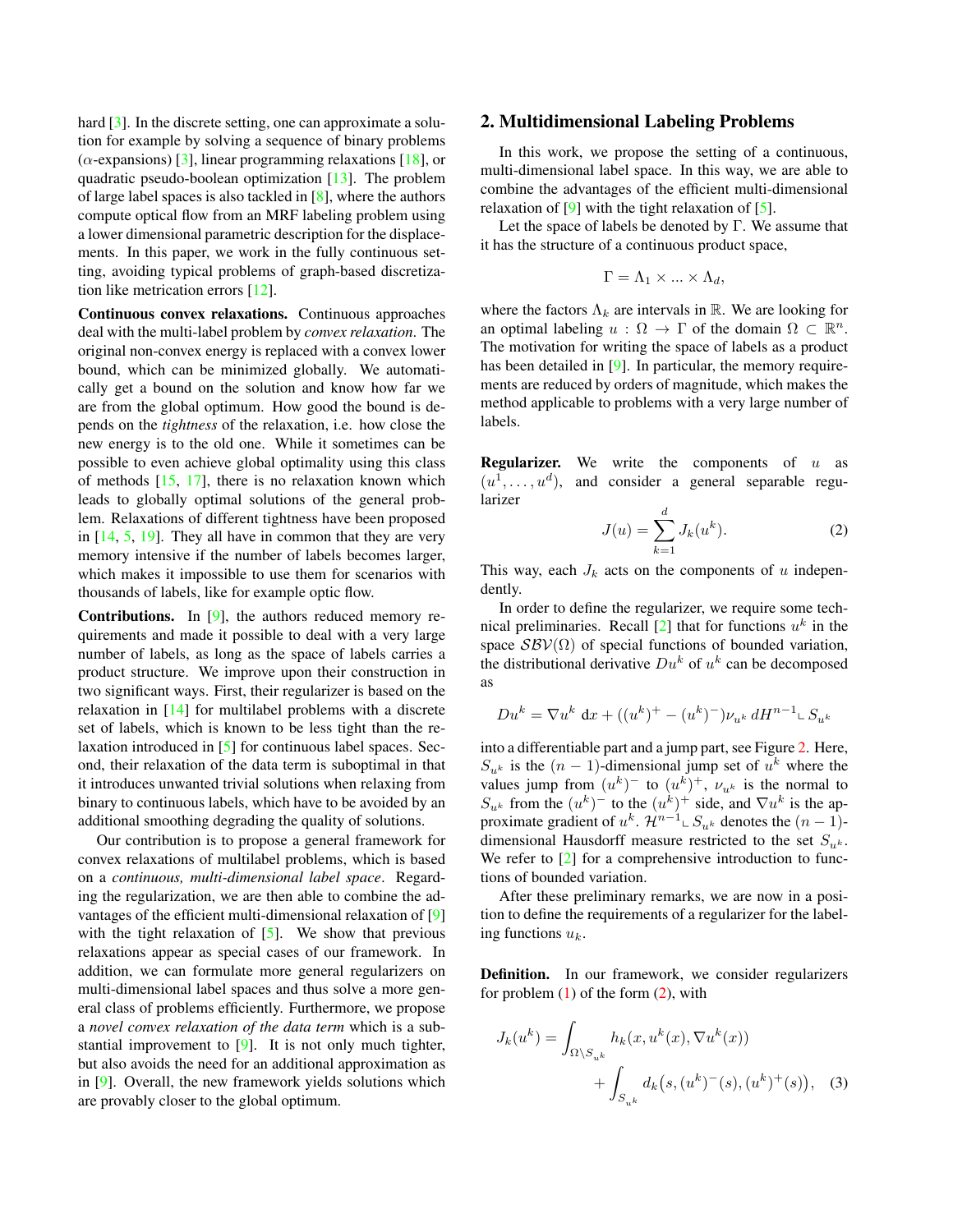<span id="page-2-7"></span><span id="page-2-0"></span>

Figure 2: *A special function of bounded variation* u *has an approximate gradient everywhere except on a nullset*  $S_u$ , where the values jump from  $u^-$  to  $u^+$ . The normal  $\nu_u$  de*notes the direction of the jump from small to large values.*

with functions  $h_k$ :  $\Omega \times \Lambda_k \times \mathbb{R}^n \to \mathbb{R}$  and  $d_k$ :  $\Omega \times$  $\Lambda_k \times \Lambda_k \to \mathbb{R}$ . The functions  $h_k$  and  $d_k$  have to satisfy the following conditions:

- 1.  $h_k(x, \lambda, p)$  is convex in p for fixed  $x, \lambda$ .
- 2.  $d_k(x, \cdot, \cdot)$  is a metric on  $\Lambda_k$  for fixed x.

The interesting task, of course, is to identify suitable choices of  $h_k$  and  $d_k$ , and to interpret what the choice means in practice. We will turn to this in section [4.](#page-3-0) Before we can explore the relationships, however, we need to introduce a convex relaxation of the regularizer in the next section.

### 3. Convex Relaxation and Discretization

Convex representation of the regularizer. In order to arrive at a convex representation of the regularizer, we formulate it in terms of new unknowns  $v^k$  defined as

<span id="page-2-1"></span>
$$
v^k(x,\lambda) := \delta(u^k(x) - \lambda). \tag{4}
$$

Note that the new unknowns are distributions on the higher dimensional space  $\Omega \times \Lambda_k$ , which however will reduce to regular functions after discretization. They are a generalization of the label indicator functions in  $[9, 14]$  $[9, 14]$  $[9, 14]$  to the continuous label space, in particular they satisfy the relations

<span id="page-2-3"></span>
$$
\int_{\Lambda_k} v^k(x,\lambda) d\lambda = 1, \int_{\Lambda_k} \lambda v^k(x,\lambda) d\lambda = u^k(x). \quad (5)
$$

Intuitively, this means that for each fixed  $x \in \Omega$ ,  $v^k(x, \cdot)$  has a total mass of 1 and is concentrated on the point  $u^k(x)$ . The functional  $J_k$  can then be represented in the following form, which is an application of the calibration method discussed in [\[1\]](#page-7-15). We refer to their work for an in-depth introduction to this technique.

<span id="page-2-6"></span>**Theorem 3.1.** Let  $J_k$  be of the form [\(3\)](#page-1-1), and the indicator *distributions*  $v_k$  *defined as in* [\(4\)](#page-2-1)*. Then* 

$$
J_k(u^k) = \sup_{(p,b)\in C_k} \int_{\Omega \times \Lambda_k} (-\text{div}(p) - b) v^k d(x,\lambda), \quad (6)
$$

*with the convex set*

<span id="page-2-2"></span>
$$
C_k = \left\{ (p, b) : \Omega \times \Lambda_k \to \mathbb{R}^n \times \mathbb{R} \text{ such that for all } x \in \Omega \text{ and } \lambda, \gamma \in \Lambda_k, \quad b(x, \lambda) \ge h_k^*(x, \lambda, \partial_\lambda p(x, \lambda)), \quad |p(x, \lambda) - p(x, \gamma)| \le d_k(x, \lambda, \gamma) \right\}.
$$
 (7)

 $Above, h_k^*(x, \lambda, q)$  *denotes the convex conjugate of*  $h_k(x, \lambda, p)$  *with respect to p.* 

*Proof.* See appendix. 
$$
\Box
$$

Discretization and convex representation of the data term. In practice, the label space  $\Lambda_k$  needs to be discretized at  $N_k = |\Lambda_k|$  levels for each k. This means that instead of the indicator distributions  $v^k(x, \lambda)$ , we end up with a finite number of indicator functions  $v_{\lambda}^{k}$  for each discrete label. Optimization in  $v$  takes thus place over the set

$$
D = \left\{ (v^k)_{1..d} \, \Big| \, v_\lambda^k \in \mathcal{SBV}(\Omega, \{0, 1\}) \, : \, \sum_{\lambda \in \Lambda_k} v_\lambda^k = 1 \right\}.
$$
\n(8)

which is non-convex, since each  $v_{\lambda}^{k}$  must be binary. Ultimately, we wish to replace D with its convex hull  $co(D)$ , which consists of functions taking values in the full range  $[0, 1]$ . Similarly to D, the discrete version of the set  $C_k$  in [\(7\)](#page-2-2) consists of tuples  $(p_\lambda, b_\lambda)_{\lambda \in \Lambda_k}$  of functions. Using the relationships  $(5)$  to transform the data term of the multilabel problem  $(1)$ , we see that it is pointwise of the form

$$
E_{\text{data}}(v) = \sum_{\gamma \in \Gamma} c_{\gamma} v_{\gamma_1}^1 \cdot \ldots \cdot v_{\gamma_d}^d \tag{9}
$$

with  $c_{\gamma}(x) := c(x, \gamma)$ , which is non-convex due to the multiplication terms. In [\[9\]](#page-7-0), the authors convexified the data term by replacing each of the monomials by its convex envelope. In the two-label case for example, this leads to the relaxation

$$
R_{\text{previous}}(v) = \sum_{\gamma \in \Gamma} c_{\gamma} \max(0, v_{\gamma_1}^1 + v_{\gamma_2}^2 - 1). \tag{10}
$$

However, this approach has the drawback that it introduces the trivial solution  $v_{\gamma}^{k} = 1/N_{k}$  as the point-wise minimizer of the data term with value  $R_{\text{previous}}(v) = 0$  when moving from D to  $co(D)$ , i.e. from binary to continuous v. In [\[9\]](#page-7-0), this problem was avoided by an additional smoothing, which increases the energy of the trivial solution and thus rules it out. Unfortunately, the smoothing leads to nonexact solutions and is thus not ideal. In this work we therefore propose a different relaxation of the data term, which does not suffer from this problem. We propose the relaxation

<span id="page-2-5"></span><span id="page-2-4"></span>
$$
R_{\text{data}}(v) := \sup_{q \in \mathcal{Q}} \sum_{\lambda \in \Lambda_1} q_{\lambda}^1 v_{\lambda}^1 + \ldots + \sum_{\lambda \in \Lambda_d} q_{\lambda}^d v_{\lambda}^d \qquad (11)
$$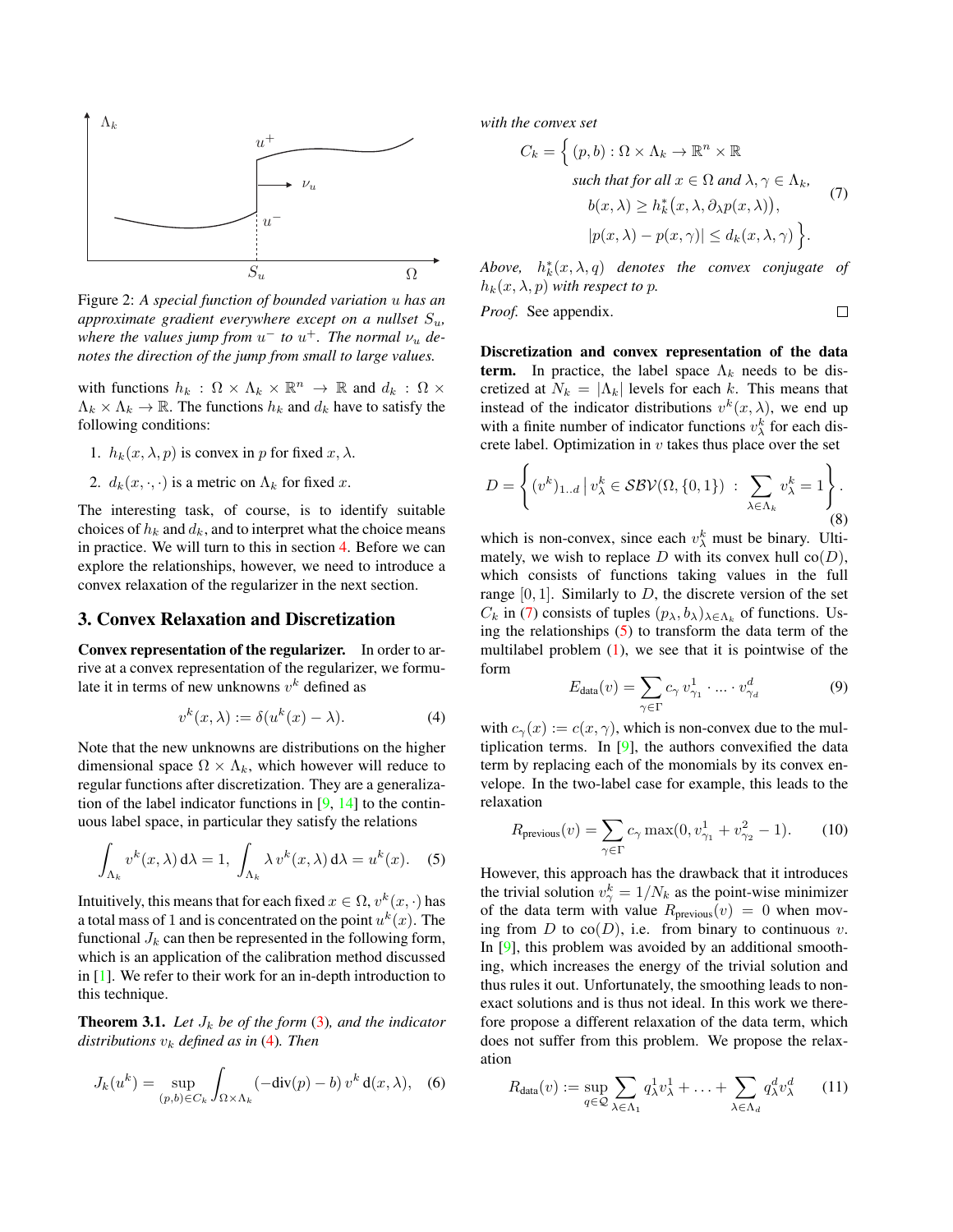<span id="page-3-9"></span>of  $E_{data}(v)$ , which is to be understood pointwise for each  $x \in \Omega$ . The additional dual variables  $q = (q^k)_{k=1...d}$ range over the convex set

<span id="page-3-5"></span>
$$
\mathcal{Q} := \left\{ (q^k)_{k=1..d} \mid q^k : \Lambda_k \to \mathbb{R} \text{ s.t. for all } \gamma \in \Gamma, \right\}
$$
  

$$
q_{\gamma_1}^1 + \ldots + q_{\gamma_d}^d \le c_{\gamma} \right\}.
$$
 (12)

One can easily see that the relaxation coincides with the original energy for binary functions. In addition, one can prove the following theorem, which shows that the relaxation of the data term has the correct pointwise minimizers, in contrast to the one proposed in [\[9\]](#page-7-0). This means that no smoothing is necessary and an exact minimization algorithm can be employed to obtain solutions. It is one of the key theoretical contributions of this paper.

<span id="page-3-6"></span>**Theorem 3.2.** *Let*  $\hat{v} \in D$  *be a binary (pointwise) minimizer of*  $E_{data}(v)$ *. Then*  $\hat{v}$  *is also a minimizer of* 

$$
\min_{v \in co(D)} R_{data}(v). \tag{13}
$$

*In particular,*  $E_{data}(\hat{v}) = R_{data}(\hat{v}) = \inf_{\gamma \in \Gamma} c_{\gamma}$ .

*Proof.* See appendix.

Final saddle point problem. Summarizing, in order to transform the multilabel problem into the final form which we are going to solve, we formulate it in terms of the indicator functions  $v_{\lambda}^{k}$  and plug in the representation [\(6\)](#page-2-4) for the regularizer and use the relaxation  $(11)$  of the data term. Using the relationships  $(5)$  to transform the data term, we end up with the following saddle point problem:

<span id="page-3-4"></span>
$$
\min_{(v_{\lambda}^{k}) \in \mathcal{O}(D)} \max_{(p^{k},b^{k}) \in C_{k}} \left[ R_{data}(v) + \sum_{k,\lambda \in \Lambda_{k}} \left( -\operatorname{div}(p_{\lambda}^{k}) - b_{\lambda}^{k} \right) v_{\lambda}^{k} \right] dx.
$$
 (14)

Note that we performed the relaxation to the convex hull  $co(D)$ , which means we optimize over non-binary functions taking values between 0 and 1. Thus, the problem is now fully convex, and can be solved with a first order primal-dual algorithm, as detailed in section [5](#page-5-0) later. If the minimizer already lies in  $D$ , we have found the global optimum, otherwise we have to project the result from  $co(D)$ back to the smaller set  $D$  and usually find a non-optimal solution. However, we can compute an optimality bound to estimate how far we are from the global optimum by comparing the global optimum of the convex functional to the projected solution in D.

#### <span id="page-3-0"></span>4. Multilabel Regularizers

In this section, we will explore suitable choices of the regularizer, and how they fit within the proposed framework. In particular, we will see how our model can be specialized to the previous work in  $[14, 9]$  $[14, 9]$  $[14, 9]$ , but we will also discuss additional regularizers which become possible.

Previous approaches as special cases. We first consider the special case of a *piecewise constant* labeling. This means that the approximate gradient  $\nabla u^k$  is constant zero for all k. Then the regularizer  $J_k$  penalizes only the jumps of  $u$  and reduces to

<span id="page-3-1"></span>
$$
J_k(u^k) = \int_{S_{u^k}} d_k((u^k)^{-}, (u^k)^+). \tag{15}
$$

Applying theorem [3.1](#page-2-6) leads to a convex representation of  $J_k$ , which we formulate in the following proposition in its discretized form.

<span id="page-3-7"></span>Proposition 4.1. *The convex relaxation of* [\(15\)](#page-3-1) *is given by*

<span id="page-3-2"></span>
$$
J_k(u^k) = \sup_{p \in C_k} \sum_{\lambda \in \Lambda_k} \int_{\Omega} p_{\lambda}(x) \nabla u_{\lambda}^k(x) \tag{16}
$$

*with*

 $\Box$ 

$$
C_k = \left\{ p : \Omega \times \Lambda_k \to \mathbb{R}^n \, | \, |p_\lambda(x) - p_\gamma(x)| \leq d_k(\lambda, \gamma) \right\}.
$$

In the following we show that the label metrications proposed in [\[14\]](#page-7-5) for one-dimensional and in [\[9\]](#page-7-0) for multidimensional label spaces appear as special cases of our framework. Assume that the metric  $d_k$  has an *Euclidean representation*, which means that each label  $\lambda \in \Lambda_k$  is represented by a vector  $a_{\lambda} \in \mathbb{R}^{N_r}$  with some  $N_r \ge 1$  and that with these vectors  $d_k(\lambda, \gamma) = |a_{\lambda} - a_{\gamma}|.$ 

<span id="page-3-8"></span>Proposition 4.2. *Let the matrix* A *consist of the columns* aλ*. Then*

<span id="page-3-3"></span>
$$
J_k(u^k) \geq TV_v(Au^k),\tag{17}
$$

*where*

$$
TV_{\nu}(\hat{u}) := \int_{\Omega} \sqrt{\sum_{i=1}^{N_r} |\nabla \hat{u}_i|^2}
$$

*denotes the vectorial total variation for functions taking* values in  $\mathbb{R}^{N_r}$ . Equality holds if and only if  $u^k$  is binary.

*Proof.* The claim follows from our general formulation [\(16\)](#page-3-2) by choosing a special form of the dual variables  $p$  together with additional relaxations of the equations in  $C_k$ , see appendix.  $\Box$ 

The right hand side of inequality  $(17)$  is exactly the regularizer used in  $[9, 14]$  $[9, 14]$  $[9, 14]$ . This implies that for binary functions, the regularizers coincide, which can already be seen from representation  $(15)$ , see [\[14\]](#page-7-5). However, if we perform the relaxation to functions taking values between 0 and 1,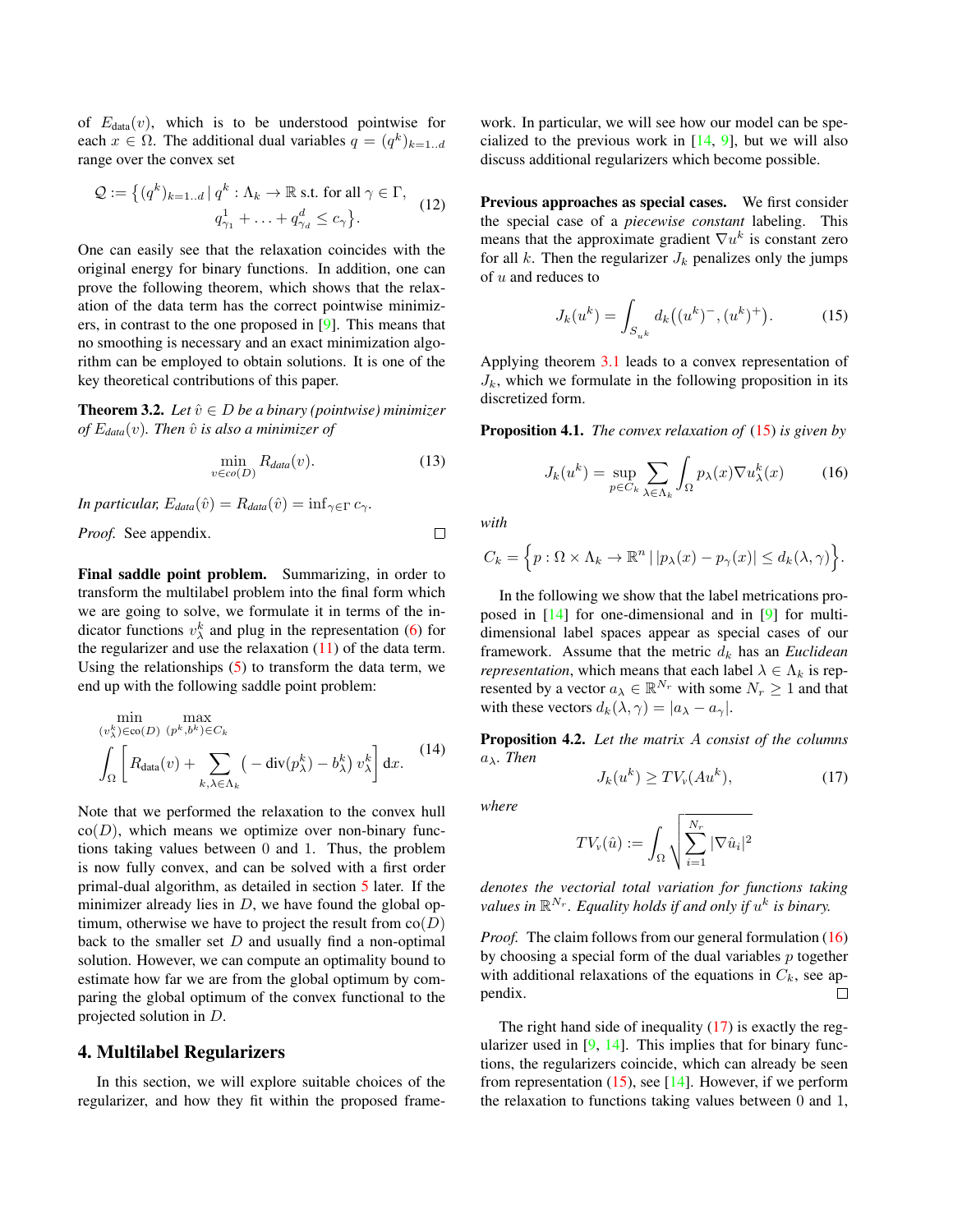<span id="page-4-1"></span><span id="page-4-0"></span>

One of two input images Previous relaxation (25 minutes) Proposed relaxation (1 minute)

Figure 3: *Optical flow fields with* 32 × 32 *labels computed on an image with resolution* 320 × 240*. With the new relaxation of the regularizers, we achieve optimality bounds which are on average three times lower than with previous relaxations from [\[9,](#page-7-0) [14\]](#page-7-5), Here, we used total variation and in both cases the proposed data term relaxation* [\(11\)](#page-2-5)*. Since the scaling of the regularity term is not directly comparable, we chose optimal parameters for both algorithms manually. The large time difference results from a narrow constraint on the time step for [\[14\]](#page-7-5).* 

inequality [\(17\)](#page-3-3) implies that our relaxation is more tight, leading to solutions closer to the global optimum.

In addition, our method allows for much more complex regularizers allowing also a *smooth variation* of the labels which is not possible with the piecewise constant approach of [\[14,](#page-7-5) [9\]](#page-7-0) which uses vectorial total variation. For instance, our formulation is capable of representing more sophisticated regularizers such as Huber-TV and the piecewise smooth Mumford-Shah functional, as we will show in the following paragraphs. For the regularizers presented in the remainder of this section, relaxations have previously been proposed for the case of a one-dimensional label space in [\[5,](#page-7-1) [16,](#page-7-16) [17\]](#page-7-3). However, our framework is more general and allows to combine them freely in the different label dimensions.

Huber-TV. The TV regularization is known to produce staircasing effects in the reconstruction, i.e. the solution will be piecewise constant. While this is natural in case of a discrete label space, for continuous label spaces it impedes smooth variations of the solution. A remedy for this is replacing the norm  $|\nabla u|$  of the gradient by the Huber function

$$
|\nabla u|_{\alpha} := \begin{cases} \frac{1}{2\alpha} |\nabla u|^2, & \text{if } |\nabla u| \le \alpha \\ |\nabla u| - \frac{\alpha}{2}, & \text{else.} \end{cases}
$$
(18)

which smoothes out the kink at the origin [\[17\]](#page-7-3). The Huber-TV regularizer is then defined by

$$
J_k(u^k) = \int_{\Omega} |\nabla u^k(x)|_{\alpha}.
$$

Theorem  $(3.1)$  gives a convex representation for  $J_k$ . The constraint set in [\(7\)](#page-2-2) is found to be

$$
C_k = \left\{ (p, b) : \Omega \times \Lambda_k \to \mathbb{R}^n \times \mathbb{R} \mid b_{\lambda} \ge \frac{\alpha}{2} |\partial_{\lambda} p_{\lambda}|^2, \quad |\partial_{\lambda} p_{\lambda}| \le 1 \right\}.
$$

Piecewise smooth Mumford-Shah. The celebrated Mumford-Shah regularizer [\[1,](#page-7-15) [16\]](#page-7-16)

$$
J_k(u^k) = \int_{\Omega \backslash S_{u^k}} \frac{1}{2\alpha} |\nabla u|^2 + \nu |S_{u^k}|
$$

allows to estimate a denoised image u which is *piecewise smooth*. Parameter  $\nu$  can be used to easily control the total length of the jump set  $S_{u^k}$ . Bigger values of  $\nu$  lead to a smaller jump set, i.e. the solution is smooth on wider subregions of  $\Omega$ . The constraint set in the convex representation of theorem [3.1](#page-2-6) becomes

$$
C_k = \left\{ (p, b) : \Omega \times \Lambda_k \to \mathbb{R}^n \times \mathbb{R} \mid b_{\lambda} \ge \frac{\alpha}{2} |\partial_{\lambda} p_{\lambda}|^2, \quad |p_{\lambda} - p_{\gamma}| \le \nu \right\}.
$$

The limiting case  $\alpha = 0$  corresponds to the piecewise constant Mumford-Shah regularizer.

Truncated linear. For many applications, it is useful to consider two function values  $a$  and  $b$  just as "different" if their difference  $|a - b|$  is big enough, i.e. jumps from a to b are penalized by a constant t regardless of how big  $|b$ a| is, if  $|b - a|$  is greater than a certain threshold. Using linear penalization for small values this leads to the robust *truncated linear* regularizer [\[5\]](#page-7-1)

$$
J_k(u^k) = \int_{\Omega \setminus S_{u^k}} |\nabla u| + \int_{S_{u^k}} \min (t, |(u^k)^+ - (u^k)^-|).
$$

The constraint set for this case is

$$
C_k = \left\{ (p, b) : \Omega \times \Lambda_k \to \mathbb{R}^n \times \mathbb{R} \mid
$$
  

$$
|\partial_{\lambda} p_{\lambda}| \le 1, \quad |p_{\lambda} - p_{\gamma}| \le t, \quad b = 0 \right\}.
$$

The second constraint must be imposed only for  $\lambda, \gamma \in \Lambda_k$ with  $|\lambda - \gamma| \geq t$ , since otherwise it is already satisfied by the first constraint.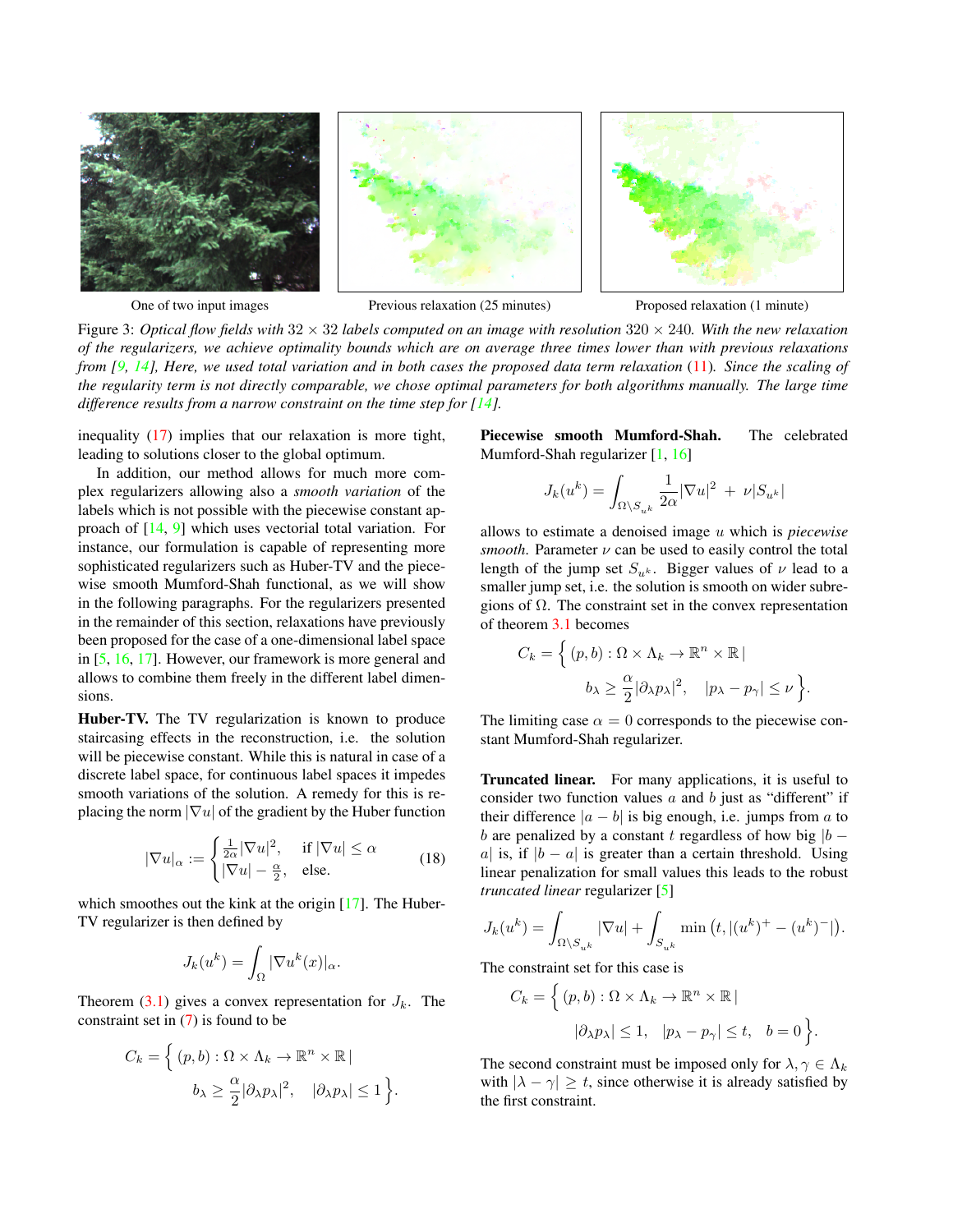<span id="page-5-3"></span><span id="page-5-2"></span>

Figure 4: *The algorithm allows to both recover the unknown standard deviation* σ *of the noise as well as the intensity of a denoised image by solving a single optimization problem. Ground truth: Within rectangle Gaussian noise with standard deviation*  $\sigma = 0.25$ *, outside*  $\sigma = 0.02$ *; image intensity within ellipsoid*  $u = 0.7$ *, outside*  $u = 0.3$ *. Image resolution is*  $256 \times 256$  *using*  $32 \times 32$  *labels. Computation time is* 10 *minutes.* 

#### <span id="page-5-0"></span>5. Implementation

We minimize the energy  $(14)$  with a recent general fast primal-dual algorithm in [\[6\]](#page-7-17). It is essentially a gradient descent in  $v$  and gradient ascent in  $p$  and  $b$ , with a subsequent application of proximation operators which act as generalized reprojections. The proximation for the primal variable  $v$  consists of solving

$$
\min_{v} \sum_{k,\lambda \in \Lambda_k} \frac{(v_{\lambda}^k - f_{\lambda}^k)^2}{2\theta} + R_{\text{data}}(v) \tag{19}
$$

for each  $x \in \Omega$  with some fixed  $f : \Lambda_k \to \mathbb{R}$  and  $\theta > 0$ . Here,  $R_{data}(v)$  is the data term relaxation in [\(11\)](#page-2-5). This is a *pointwise* convex problem which can be solved in parallel for each  $x \in \Omega$ , again using the algorithm [\[6\]](#page-7-17). To make sure that the dual variables  $q$  of  $R_{data}$  lie in the constraint set [\(12\)](#page-3-5), we add the Lagrange multiplier terms

$$
\sup_{\mu_{\gamma}\geq 0}\sum_{\gamma\in\Gamma}\mu_{\gamma}(q_{\gamma_{1}}^{1}+\ldots+q_{\gamma_{d}}^{d}-c_{\gamma})
$$

to the energy and optimize [\(19\)](#page-5-1) over v and  $\mu$ . Note that for each  $x \in \Omega$  we thus need  $\mathcal{O}(N_1 \cdots N_d)$  memory to solve [\(19\)](#page-5-1), which at first *seems* to contradict our statement to substantially reduce the overall memory requirements to  $\mathcal{O}((N_1 + \ldots + N_d)|\Omega|)$ . However, the problems [\(19\)](#page-5-1) are *independend* of each other for different  $x \in \Omega$  and can be solved in chunks of  $\mathcal{O}((N_1 + \ldots + N_d)|\Omega|/N_1 \cdots N_d)$ points  $x$  in parallel.

The proximation for the dual variables is the projection onto the constraint set  $C_k$ . We implement it by introducing new dual variables  $d_{\lambda} = \partial_{\lambda} p_{\lambda}$  or  $d_{\lambda, \gamma} = p_{\lambda} - p_{\gamma}$ , respectively, depending on the kind of constraints in  $C_k$ , and adding the corresponding Lagrange multiplier terms  $\inf_n \eta \cdot (\partial_\lambda p_\lambda - d_\lambda)$  respectively  $\inf_n \eta \cdot (p_\lambda - p_\gamma - d_{\lambda,\gamma})$ to the energy to enforce these equalities. The optimization [\(14\)](#page-3-4) is then performed over  $v, p, b$  and  $\eta : \Omega \to \mathbb{R}^n$ .

#### 6. Experiments

We demonstrate the correctness and usability of our method on two examples. The first example shows computation of optic flow fields, the second example a denoising scheme where regularity is adapted optimally over the image. Several different regularizers are used in the examples. In the cases where the regularizer can be simulated with the previous relaxation [\[9\]](#page-7-0), we compared the resulting optimality bounds. On average, our bounds were approximately three times better  $(3 - 5\%$  with the proposed framework compared to  $10 - 15\%$  with the previous relaxation). We used a parallel CUDA implementation on an nVidia GTX 480 GPU.

<span id="page-5-1"></span>Optical flow. We compute optic flow between two color input images  $I_0, I_1 : \Omega \rightarrow \mathbb{R}^3$  taken at two different time instants. The space of labels is two-dimensional, with  $\Lambda_1 = \Lambda_2$  denoting the possible components of flow vectors in  $x$  and  $y$ -direction. Details on the data term can be found in [\[9\]](#page-7-0). Both directions are regularized either with total variation in figure [3,](#page-4-0) or a truncated linear penalizer in figure [1.](#page-0-1) Note that we can provide a tight relaxation of the exact penalizer, which was only coarsely approximated in the previous approaches  $[9, 14]$  $[9, 14]$  $[9, 14]$ , while we can provide a tight relaxation of the exact penalizer.

Adaptive denoising. As a novel application of a multidimensional label space, we present adaptive denoising, where we *jointly* estimate a noise level and a denoised image by solving a single minimization problem. Note that here we require the continuous label space to represent the image intensity range. The Mumford-Shah energy can be interpreted as a denoising model which yields the maximum a posteriori estimate for the original image under the assumption that the input image f was distorted with Gaussian noise of standard deviation  $\sigma$ . If this standard deviation is itself viewed as an unknown which varies over the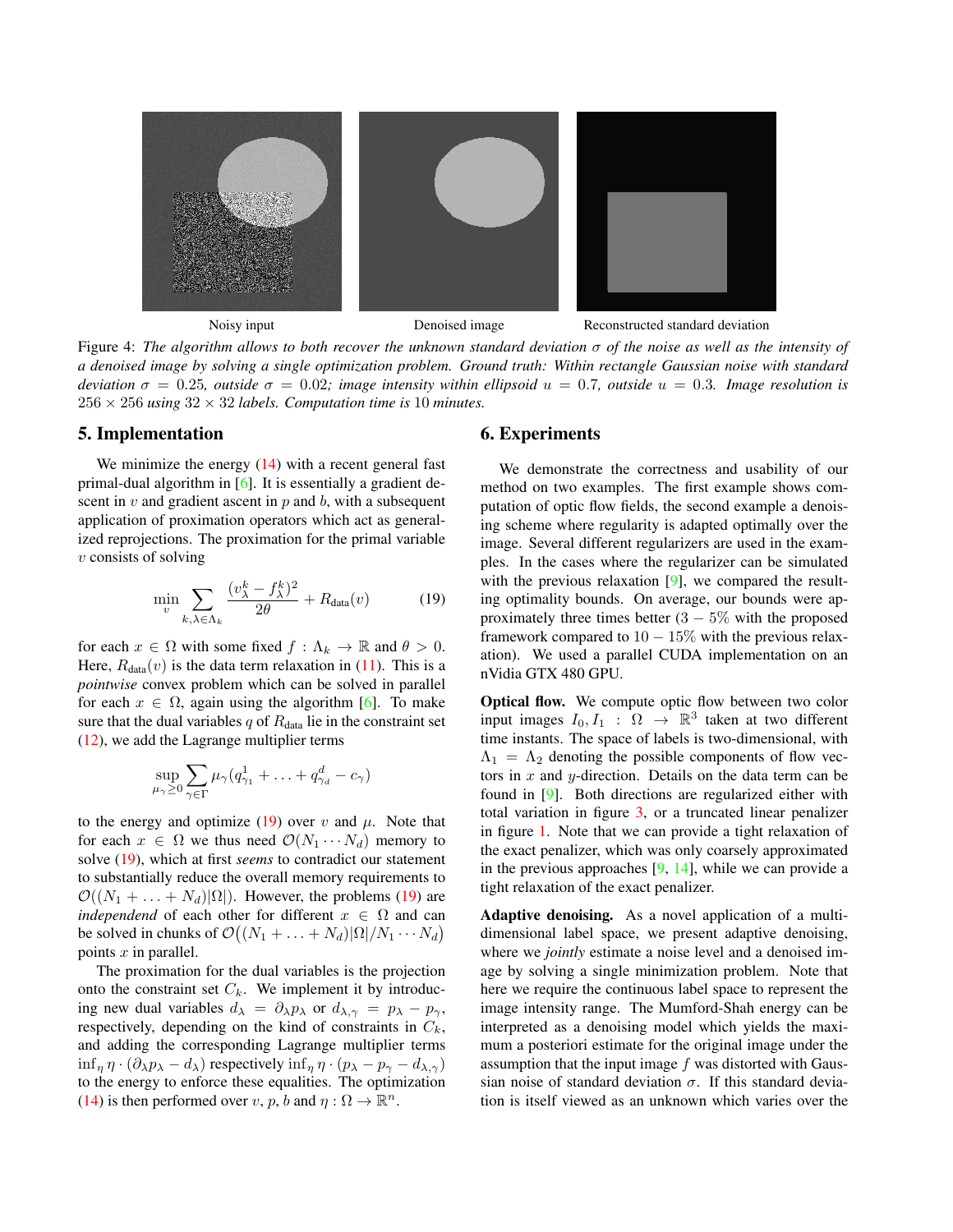<span id="page-6-5"></span>image, the label space becomes two-dimensional, with one dimension representing the unknown intensity  $u$  of the original image, the second dimension representing the unknown standard deviation  $\sigma$  of the noise. The data term of the energy can then be written as [\[4\]](#page-7-18)

$$
\int_{\Omega} \frac{(u-f)^2}{2\sigma^2} + \frac{1}{2} \log(2\pi\sigma^2) \, dx.
$$
 (20)

Results of the optimization can be observed in figure [4.](#page-5-2) For the regularizer, we used piecewise constant Mumford-Shah for both  $\sigma$  and  $u$ .

## 7. Conclusion

We proposed a general framework for convex relaxations of multilabel problems based on a continuous, multidimensional label space. The first main contribution is to improve upon the regularization by combining the advantages of the efficient multi-dimensional relaxation presented in  $[9]$  with the tight relaxation of  $[5]$ . The second main contribution is to introduce a much tighter relaxation for the products in the data term, which avoids the problem of a trivial pointwise solution without the need for additional smoothing as in  $[9]$ . In this way, we arrive at solutions which are provably closer to the global optimum. In addition, the framework allows to formulate more general regularizers on multi-dimensional label spaces and thus solve a more general class of problems efficiently. For example, we can explicitly encourage the solution to be smooth in certain regions, and can represent Huber-TV and truncated linear regularization by an exact and tight relaxation. In contrast to previous work, the regularizers can be arbitrarily mixed, in the sense that each dimension of the label space can have its own type of regularity.

## Appendix

**Proof of Theorem [3.1.](#page-2-6)** We use the graph function  $1_{u^k}$ :  $\Omega \times \Lambda_k \to \mathbb{R}$  of  $u^k$ , defined as

$$
1_{u^k}(x,\lambda) = \begin{cases} 1, & \text{if } \lambda < u^k(x) \\ 0, & \text{else.} \end{cases}
$$

Under the assumptions on  $h_k$  and  $d_k$  in the definition of  $J_k$  in section [2,](#page-1-2) the functional  $J_k$  can be represented in the following way [\[1\]](#page-7-15):

<span id="page-6-0"></span>
$$
J_k(u^k) = \sup_{\phi \in K} \int_{\Omega \times \Lambda_k} \phi^x \cdot \nabla_x (1_{u^k}) + \phi^\lambda \partial_\lambda (1_{u^k}) \quad (21)
$$

with the convex set

$$
K = \left\{ \phi = (\phi^x, \phi^\lambda) : \Omega \times \Lambda_k \to \mathbb{R}^n \times \mathbb{R} \mid
$$
  

$$
\phi^\lambda(x, \lambda) \ge h_k^*(x, \lambda, \phi^x(x, \lambda)),
$$
  

$$
\left| \int_{\lambda}^{\gamma} \phi^x(x, s) ds \right| \le d_k(x, \lambda, \gamma) \right\}.
$$
 (22)

Representation  $(6)$  follows from  $(21)$  by noting that

<span id="page-6-1"></span>
$$
1_{u^k}(x,\lambda) = \int_{\lambda}^{\lambda_{\max}} v_k(x,s) \, ds \tag{23}
$$

and defining  $p: \Omega \times \Lambda_k \to \mathbb{R}^n$  and  $b: \Omega \times \Lambda_k \to \mathbb{R}$  by

$$
p(x,\lambda) := \int_{\lambda_{\min}}^{\lambda} \phi^x(x,s) \, ds, \quad b(x,\lambda) := \phi^{\lambda}(x,\lambda).
$$

Specifically, the second addend in  $(21)$  converts to

<span id="page-6-2"></span>
$$
\phi^{\lambda} \, \partial_{\lambda} (1_{u^k}) = -b \, v_k. \tag{24}
$$

Furthermore, from the definition of p it follows  $\phi^x = \partial_\lambda p$ and we obtain using the relation [\(23\)](#page-6-1):

<span id="page-6-3"></span>
$$
\int_{\Omega \times \Lambda_k} \phi^x \cdot \nabla_x (1_{u^k})
$$
\n
$$
= \int_{\Omega} \int_{\Lambda_k} \partial_{\lambda} p(x, \lambda) \cdot \left( \int_{\lambda}^{\lambda_{\text{max}}} \nabla v_k(x, s) \, ds \right) d\lambda \, dx
$$
\n
$$
= \int_{\Omega} \int_{\Lambda_k} p(x, \lambda) \cdot \nabla v_k(x, \lambda) \, d\lambda \, dx.
$$
\n(25)

Here, we applied integration by parts together with  $p(x, \lambda_{\min}) = 0$ . The claim in the proposition now follows directly from  $(21)$  using  $(24)$  and  $(25)$ .  $\Box$ 

**Proof of Theorem [3.2.](#page-3-6)** Let v be arbitrary,  $\hat{c} = \inf_{\gamma} c_{\gamma}$  and set  $q_{\lambda}^i := \hat{c}/d$ . Then

$$
\sum_{i=1}^{d} \sum_{\lambda \in \Lambda^i} q^i_{\lambda} v^i_{\lambda} = \sum_{i=1}^{d} \frac{\hat{c}}{d} \sum_{\lambda \in \Lambda^i} v^i_{\lambda} = d \frac{\hat{c}}{d} = \hat{c}, \qquad (26)
$$

and  $\sum_i q_{\gamma_i}^i = \hat{c} \le c_\gamma$  for all  $\gamma$ , so  $q \in \mathcal{Q}$ . This shows that  $R(v) \geq \hat{c}$ . Conversely, let  $\hat{\gamma}$  be the label indicated by  $\hat{v}$ , i.e. where all  $\hat{v}_{\hat{\gamma}_i} = 1$ . Then  $E(\hat{v}) = \hat{c}$  and for all  $q \in \hat{C}$ ,

$$
\sum_{i=1}^{d} \sum_{\lambda \in \Lambda^i} q_{\lambda}^i v_{\lambda}^i = \sum_{i=1}^{d} q_{\hat{\gamma}^i}^i v_{\hat{\gamma}^i}^i = \sum_{i=1}^{d} q_{\hat{\gamma}^i}^i \leq \hat{c}.
$$
 (27)

This shows  $R(\hat{v}) = \hat{c}$  and completes the proof.

Proof of Proposition [4.1.](#page-3-7) We can enforce a piecewise constant labeling  $u$ , if we enforce the approximate gradient  $\nabla u^k$  to be constant zero for all k. In [\(3\)](#page-1-1), this can be achieved by setting  $h(x, u^k(x), \nabla u^k(x)) = c |\nabla u^k|$ with a constant  $c > 0$  and then letting  $c \to \infty$  to enforce  $\nabla u^k \equiv 0$  in  $\Omega \setminus S_{u^k}$ . Inserting the convex conjugate  $h_k^*(x, \lambda, q) = \delta_{\{|q| \leq c\}}$ , we find that the conditions in [\(7\)](#page-2-2) now reduce to

<span id="page-6-4"></span>
$$
b_{\lambda}(x) \ge 0,
$$
  
\n
$$
|\partial_{\lambda}p_{\lambda}(x)| \le c,
$$
  
\n
$$
|p_{\lambda}(x) - p_{\gamma}(x)| \le d_{k}(\lambda, \gamma).
$$
\n(28)